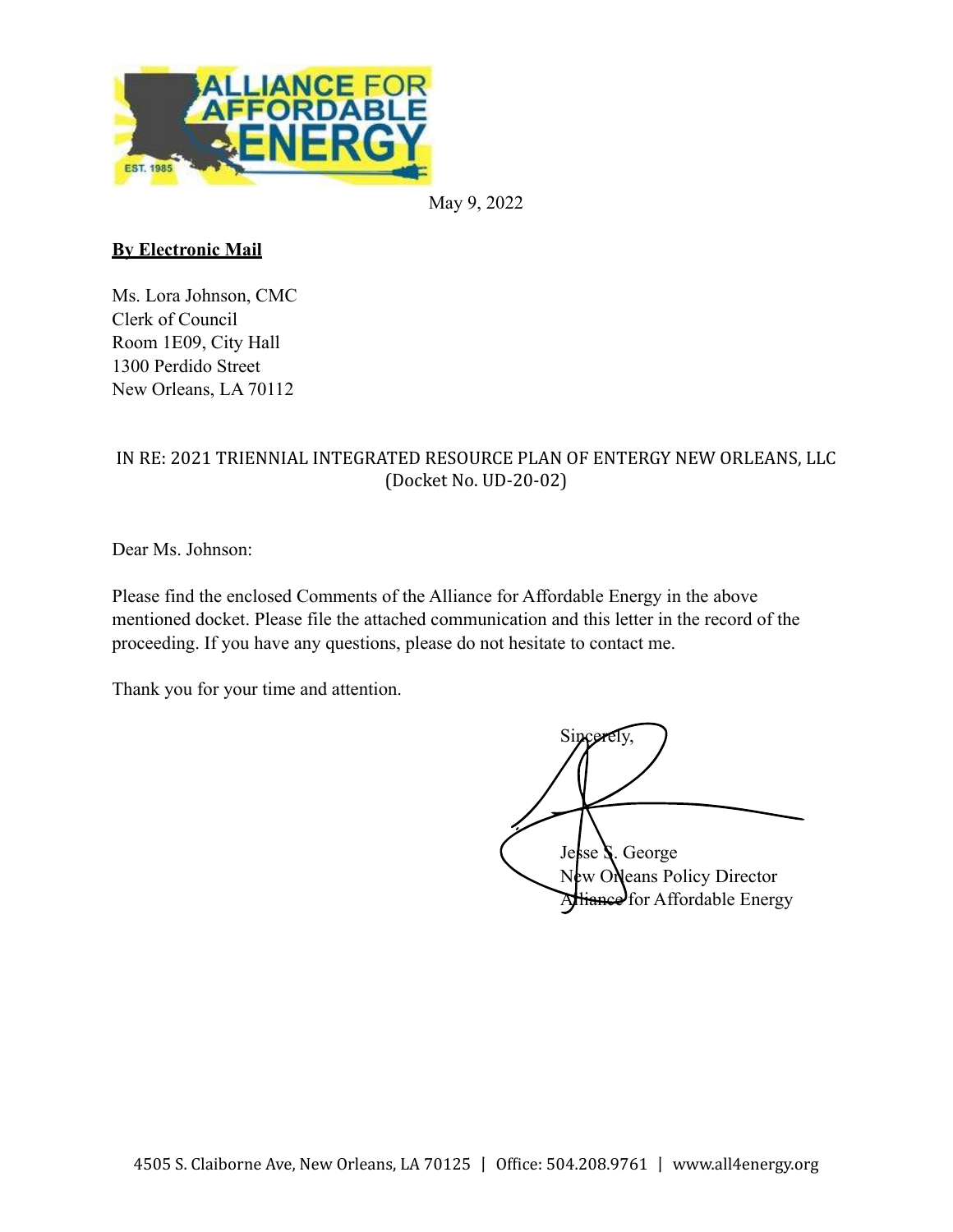## **Before The Council of the City of New Orleans**

# **In Re: 2021 TRIENNIAL INTEGRATED DOCKET NO. UD-20-02 RESOURCE PLAN OF ENTERGY NEW ORLEANS, LLC**

**MAY 9, 2022**

#### **COMMENTS OF THE ALLIANCE FOR AFFORDABLE ENERGY**

#### **I. INTRODUCTION**

On March 25, 2022, Entergy New Orleans, LLC ("Entergy" or "ENO") filed with the Council of the City of New Orleans ("the Council") its 2021 Integrated Resource Plan ("the IRP" or "the Plan"). The Alliance for Affordable Energy ("the Alliance") hereby submits the following comments in response to Entergy's filing:

## **II. NEW ORLEANS NEEDS AN ENERGY EFFICIENCY RULE TO ENCOURAGE THE DEPLOYMENT OF DEMAND-SIDE RESOURCES**

Thanks to consistent support for energy efficiency by the Council, New Orleans has had robust and growing energy savings programs for years. The Alliance is glad to see that this IRP shows the continued importance of efficiency and other demand-side resources. As the climate changes – with extreme heat, cold, humidity, and storms – it is the resources that are situated where people are – energy management, efficiency, generation, and storage – that will keep people safe and healthy, and that will reduce overall system costs.

Historically, the Council has set efficiency policies as a function of the IRP process, although it has never adopted a standing energy efficiency rule or even a goal for energy savings or demand reduction as a stand-alone policy. The Council's directive to model 2% energy savings, and the various demand-side management ("DSM") potential studies, have shown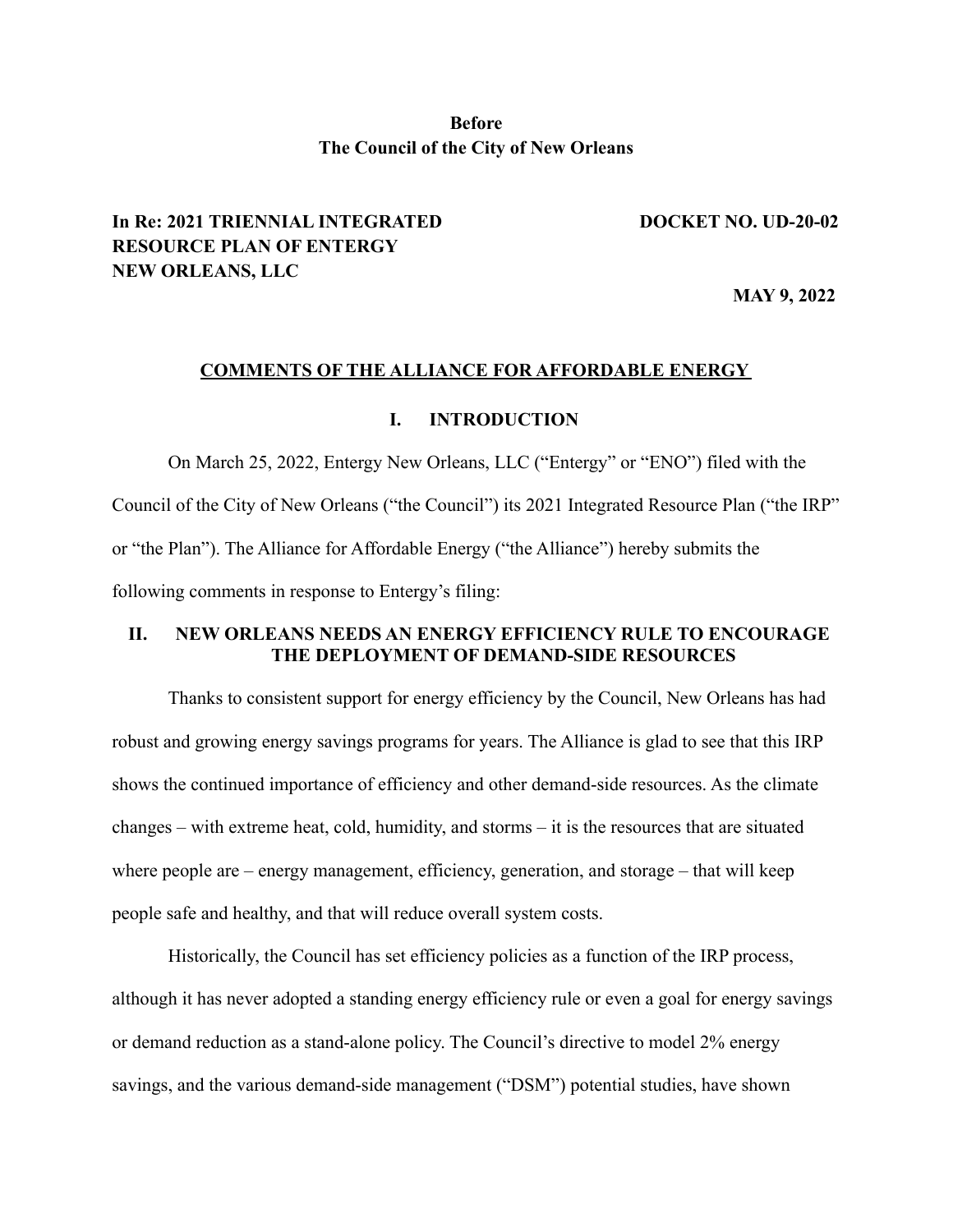incredible energy savings possible for New Orleanians. However, lacking a directive to model peak demand reductions, or a firm rule or policy to do so, means there is a tension in IRP planning as conducted by Entergy, which focuses on capacity planning.

This IRP does not include portfolios with any DSM. This is a departure from the 2018 IRP, which included DSM within each portfolio modeled, ranging from 187-278 MW of capacity "additions" through demand-side efforts. Excluding DSM from the portfolios in this report further pushes the intention of treating DSM as a resource out of an actionable plan.

The Council could open a new docket to consider a DSM rule, which would include both an energy savings target as well as a peak demand reduction target. Furthermore, this docket could operate independently from the IRP, which has suffered from late deployment and shifted program year timelines.

The Alliance is concerned that there are communities that have not yet been able to participate in programs that can help manage their utility bills. We suggest that within a new DSM docket, new programs could be piloted to direct more support to parts of the city that suffer both extreme energy burdens (as high as  $19\%$  for thousands of New Orleanians)<sup>1</sup> and severe heat island impacts, where some neighborhoods like Central City experience 16 degrees hotter temperatures than their Uptown neighbors on a summer day. 2

Both DSM potential studies used in this planning process included a high discount rate of 8%, and neither ran models with more appropriate discount rates of 2-3%. A high discount rate tends to disfavor DSM options such as battery storage because of their up-front capital costs. An independent DSM docket could generate models using a more appropriate discount rate.

<sup>1</sup> https://www.aceee.org/sites/default/files/pdf/fact-sheet/ses-louisiana-100917.pdf

<sup>2</sup> https://www.wwno.org/coastal-desk/2021-07-15/new-orleans-ranks-as-worst-heat-island-in-u-s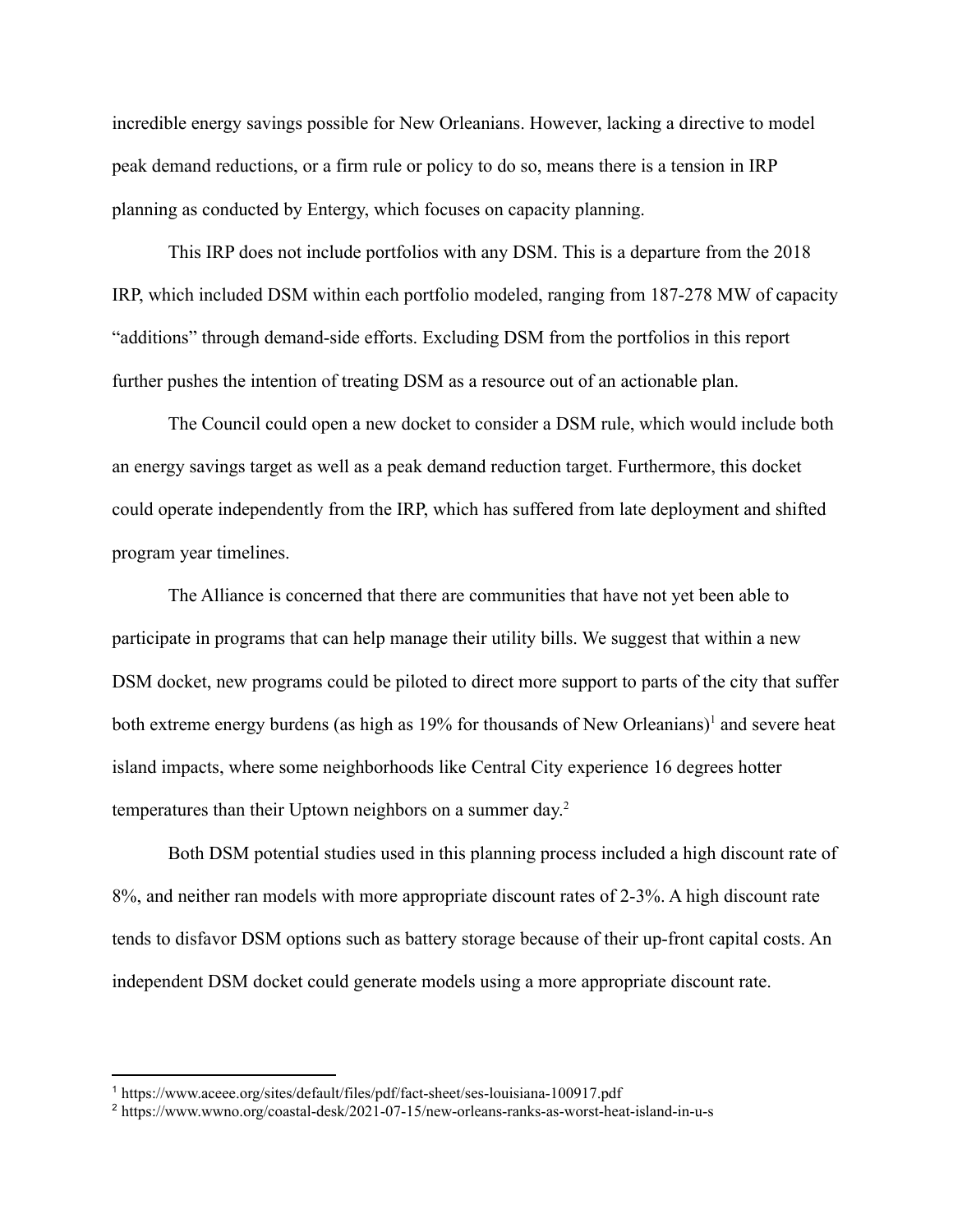## **III. THE PLAN RELIES ON OVERLY OPTIMISTIC PROJECTIONS OF THE COST OF NATURAL GAS**

The Alliance has a long history of advocating against continuing dependence on fossil fuel generation, including natural gas, due to the deleterious effects on human health and the environment, as well as their price volatility. Recent world events, namely the war in Ukraine, have highlighted the volatility of natural gas markets, which play an outsized role in this conflict. Not only has Vladimir Putin weaponized European dependence on Russian natural gas,<sup>3</sup> but liquefied natural gas ("LNG") developers here in Louisiana are hoping to cash in on the uncertainty. 4

While the Alliance is pleased that the IRP anticipates no need for additional fossil fuel generation, its reliance on conservative projections of the cost of natural gas are likely to unreasonably extend our reliance on existing fossil resources and delay further deployment of DSM and large-scale renewable energy. The Henry Hub spot price for natural gas is currently around \$8/MMBtu,<sup>5</sup> a price that even Entergy's high cost scenario does not anticipate until after 2040.6

5

<sup>3</sup> https://www.aljazeera.com/economy/2022/5/2/europe-scrambles-for-longterm-fix-after-putin-cuts-off-gas

<sup>4</sup> https://www.naturalgasintel.com/louisiana-lng-departs-for-global-market-uneasy-over-ukraine/

https://www.spglobal.com/commodityinsights/en/market-insights/latest-news/natural-gas/050422-us-natural-gas-pric es-surge-above-8mmbtu-in-irrational-market

<sup>6</sup> See Figure 31, Entergy New Orleans, LLC 2021 Integrated Resource Plan, March 25, 2022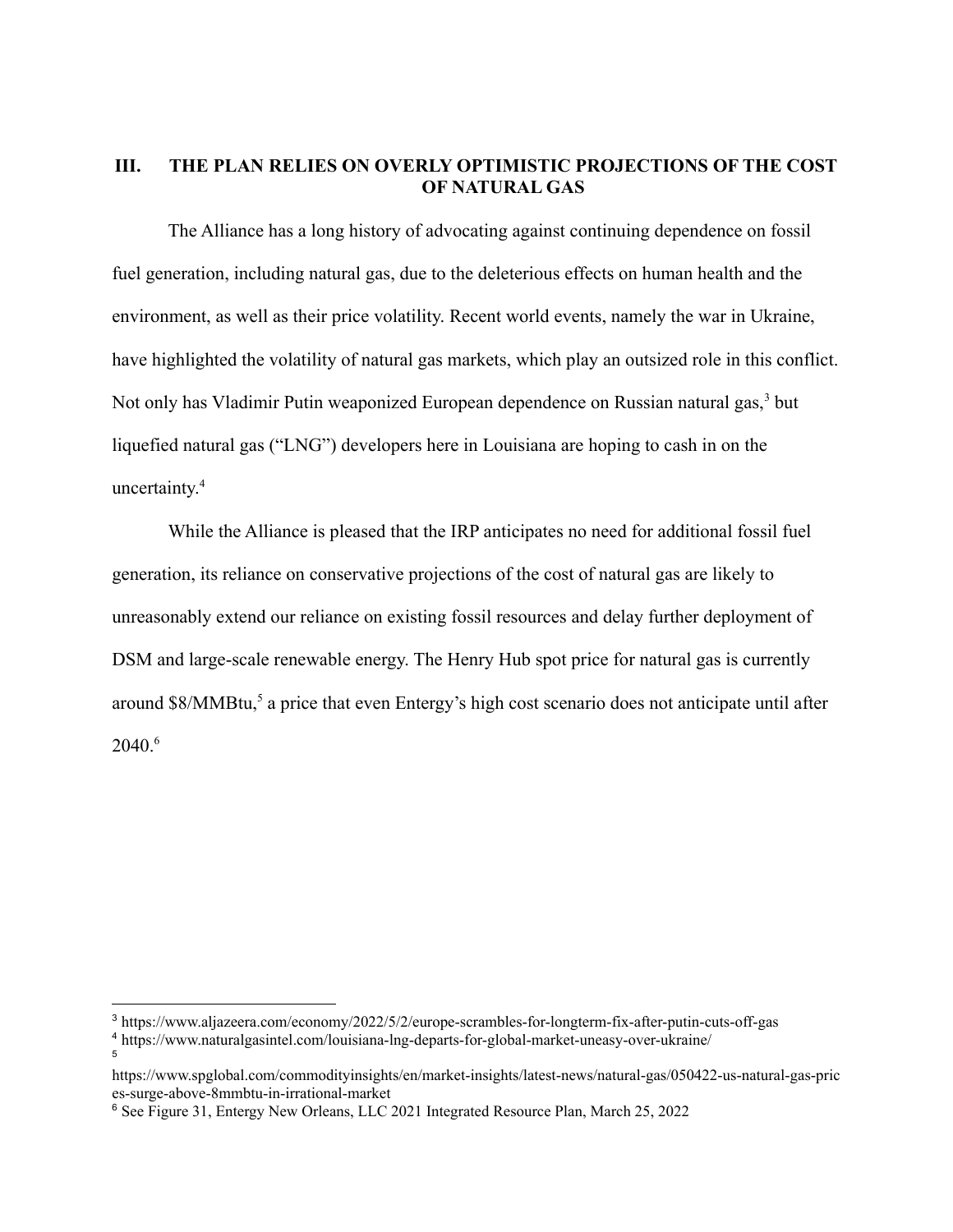

The Alliance recommends the Council direct Entergy to model an additional sensitivity to better understand the impacts of volatile natural gas prices on the portfolio. While Entergy's IRP report suggests the costs of gas will not increase remarkably over the planning horizon, customers are already experiencing increased costs associated with much higher gas prices in the short term. An additional sensitivity analysis could use an average of the last six months of Henry Hub spot prices to create a new cost-curve for future gas costs. We expect that this will lead to earlier retirement of gas resources, including the Union Power Station, which ENO's Plan anticipates continuing operation until 2033.



Source: https://www.eia.gov/naturalgas/weekly/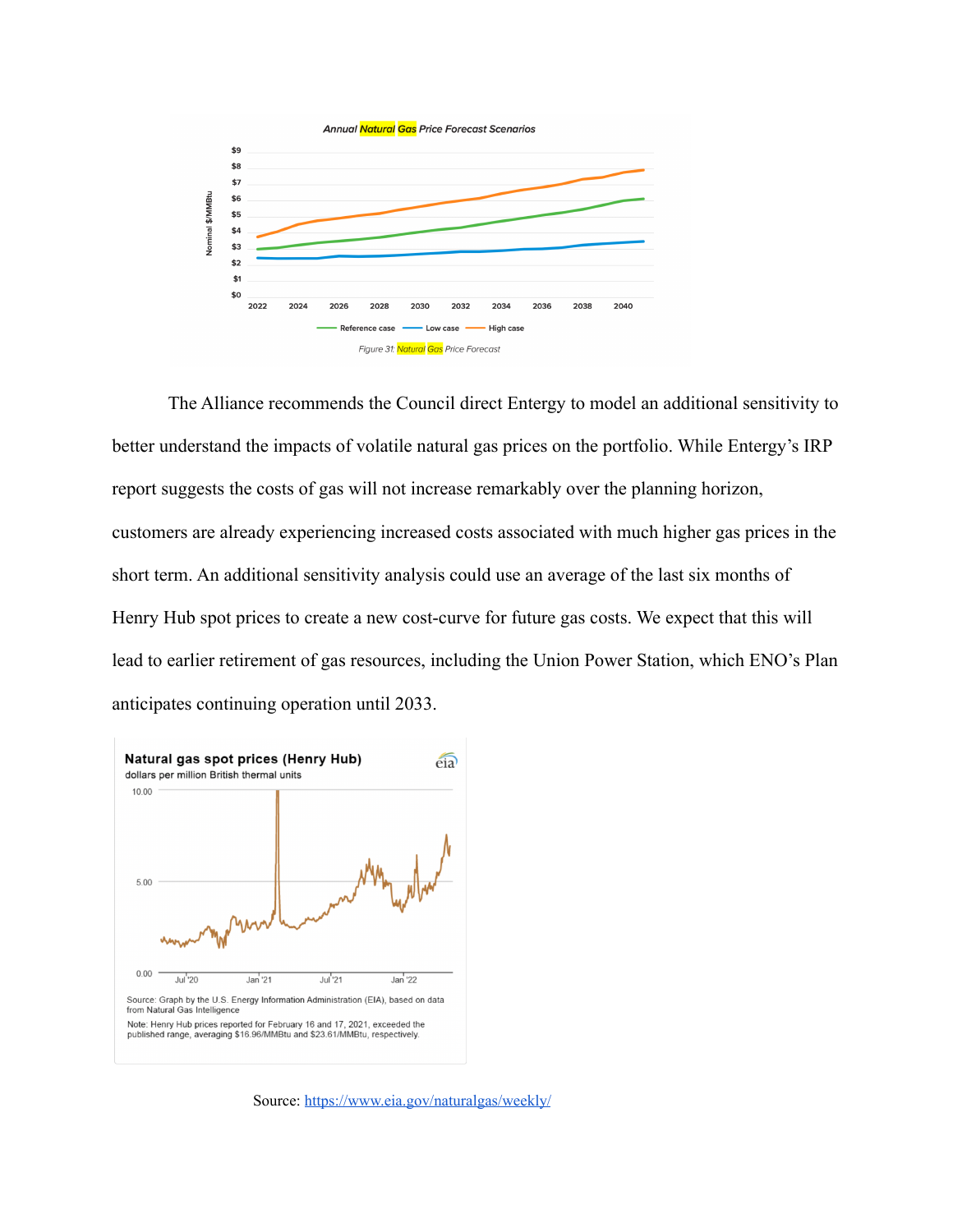### **IV. CONCLUSION**

Entergy applied recently for a \$40M rate increase that will significantly affect the energy costs of New Orleans' already overburdened ratepayers.<sup>7</sup> With another hurricane season nearing and the need for truly resilient planning more evident than ever before, the Council has extraordinary power to determine the future habitability of our city. The Council must exercise that power to ensure that the IRP process produces results in line with the Council's goals for climate and resilience, such as the Renewable and Clean Portfolio Standard (Docket No. UD-19-01) and Resolution R-21-401 initiating the storm hardening and resilience docket. We thank you for your consideration, and we look forward to continuing engagement in this process.

Submitted respectfully, Jesse<sup>S</sup>. George New Orleans Policy Director Alliance for Affordable Energy

<sup>7</sup> https://www.nola.com/news/politics/article\_92562d58-c808-11ec-9416-37f94708b58d.html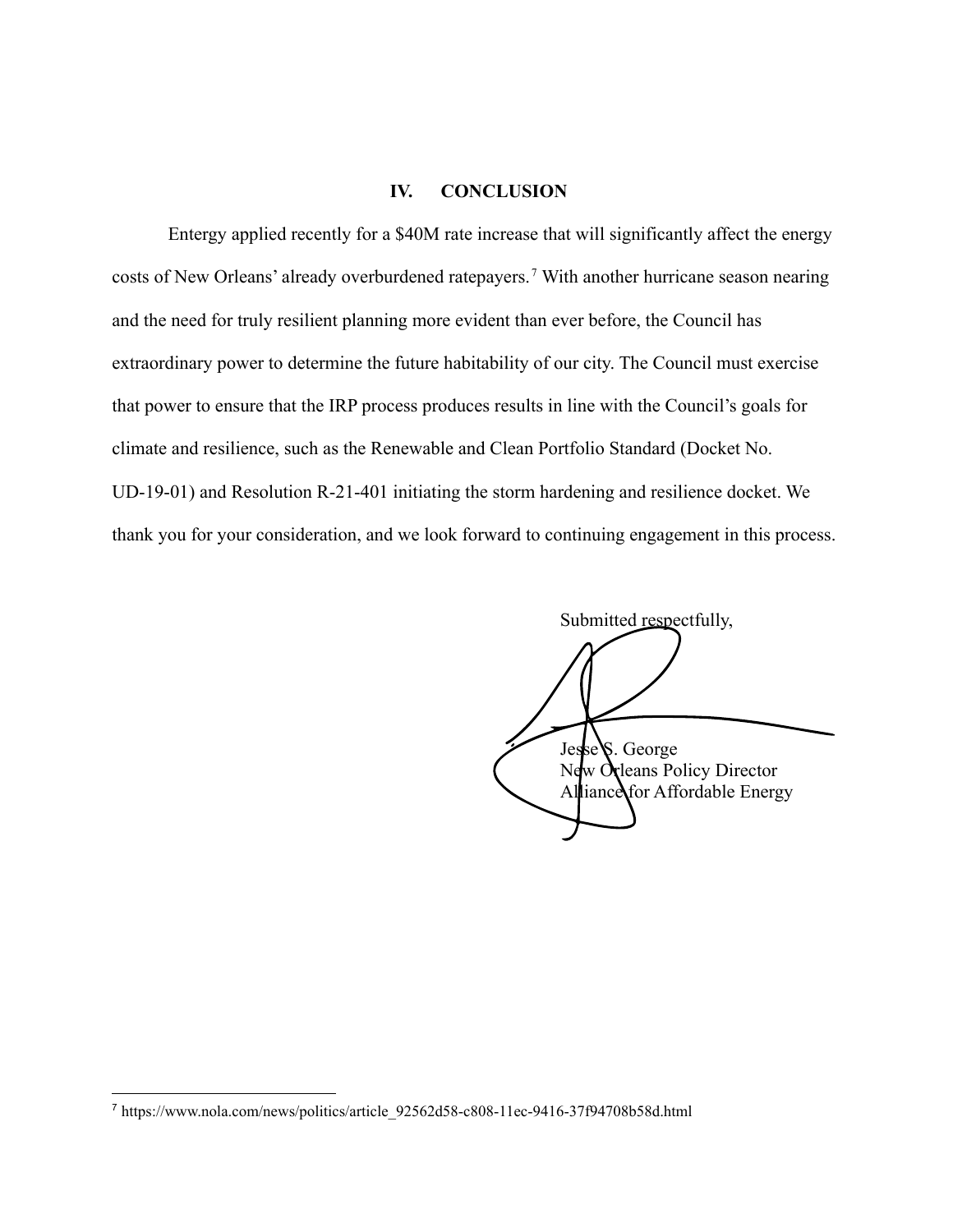**Before The Council of the City of New Orleans**

# **In Re: 2021 TRIENNIAL INTEGRATED DOCKET NO. UD-20-02 RESOURCE PLAN OF ENTERGY NEW ORLEANS, LLC**

**MAY 9, 2022**

# **CERTIFICATE OF SERVICE**

I do hereby certify that I have, this 9th day of May 2022, served the foregoing correspondence upon all other known parties of this proceeding by electronic mail.

 $\overline{\phantom{a}}$ lesse S. George Alliance for Affordable Energy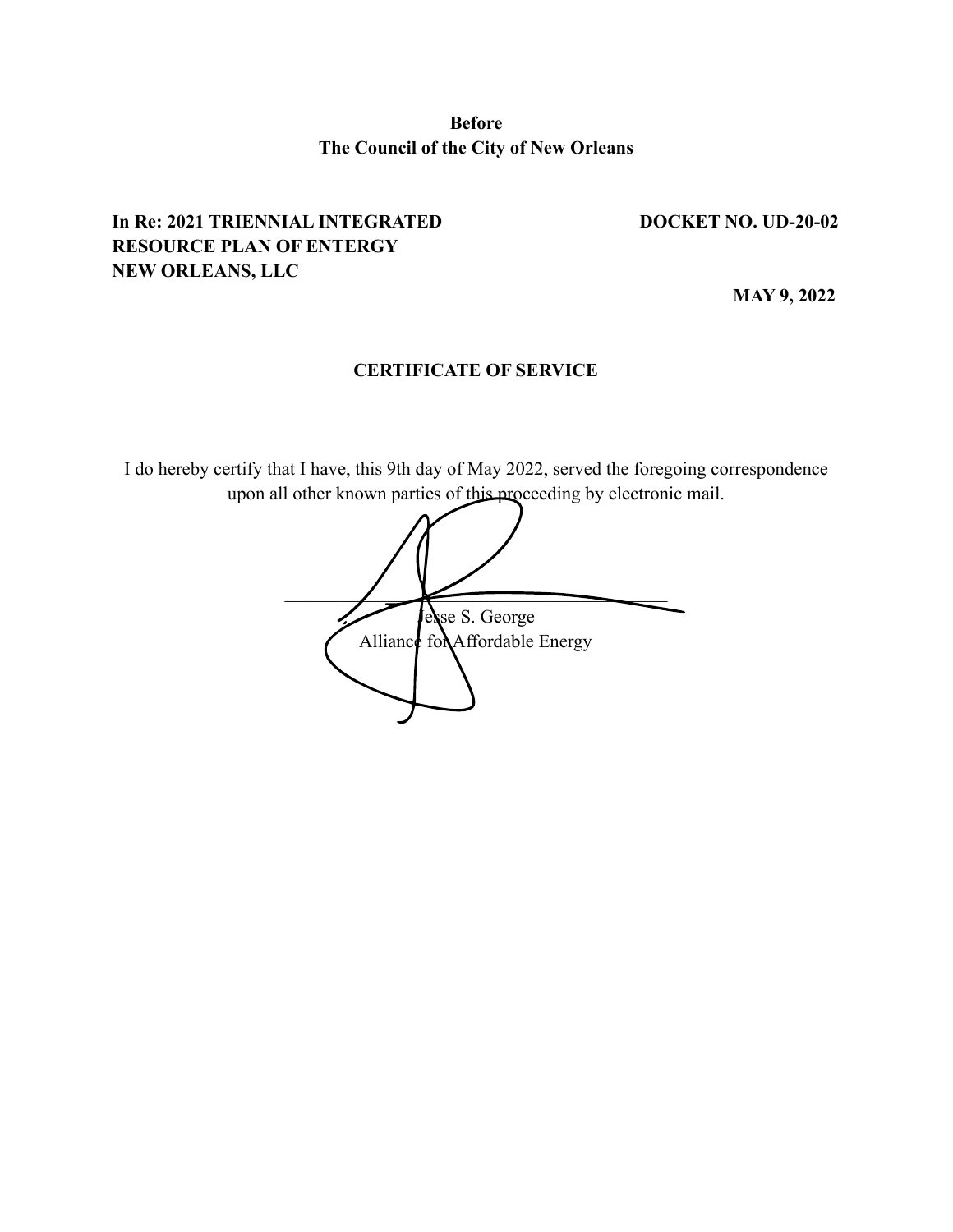#### **Service List**

#### **Lora W. Johnson**, lwjohnson@nola.gov

Clerk of Council City Hall - Room 1E09 1300 Perdido Street New Orleans, LA 70112 Tel: (504) 658-1085 Fax: (504) 658-1140 *Service of Discovery not required*

**Erin Spears,** espears@nola.gov Chief of Staff, Council Utilities Regulatory Office **Bobbie Mason,** bfmason1@nola.gov **Christopher Roberts,** cwroberts@nola.gov **Jessica Hendricks,** Jessica.Hendricks@nola.gov City Hall - Room 6E07 1300 Perdido Street New Orleans, LA 70112 Tel: (504) 658-1110 Fax: (504) 658-1117

**Keith Lampkin, CM Morrell Chief-of-Staff, Kdlampkin@nola.gov** 1300 Perdido St. Rm. 2W50 New Orleans, LA. 70112

## **Andrew Tuozzolo,** CM Moreno Chief-of-Staff, avtuozzolo@nola.gov 1300 Perdido St. Rm. 2W40 New Orleans, LA. 70112

**Paul Harang,** 504-658-1101 / (504) 250-6837, Paul.harang@nola.gov Interim Chief of Staff City Hall - Room 1E06 1300 Perdido Street New Orleans, LA 70112

## **Donesia D. Turner**, Donesia**.**Turner@nola.gov

Law Department City Hall - 5th Floor New Orleans, LA 70112 Tel: (504) 658-9800 Fax: (504) 658-9869 *Service of Discovery not required*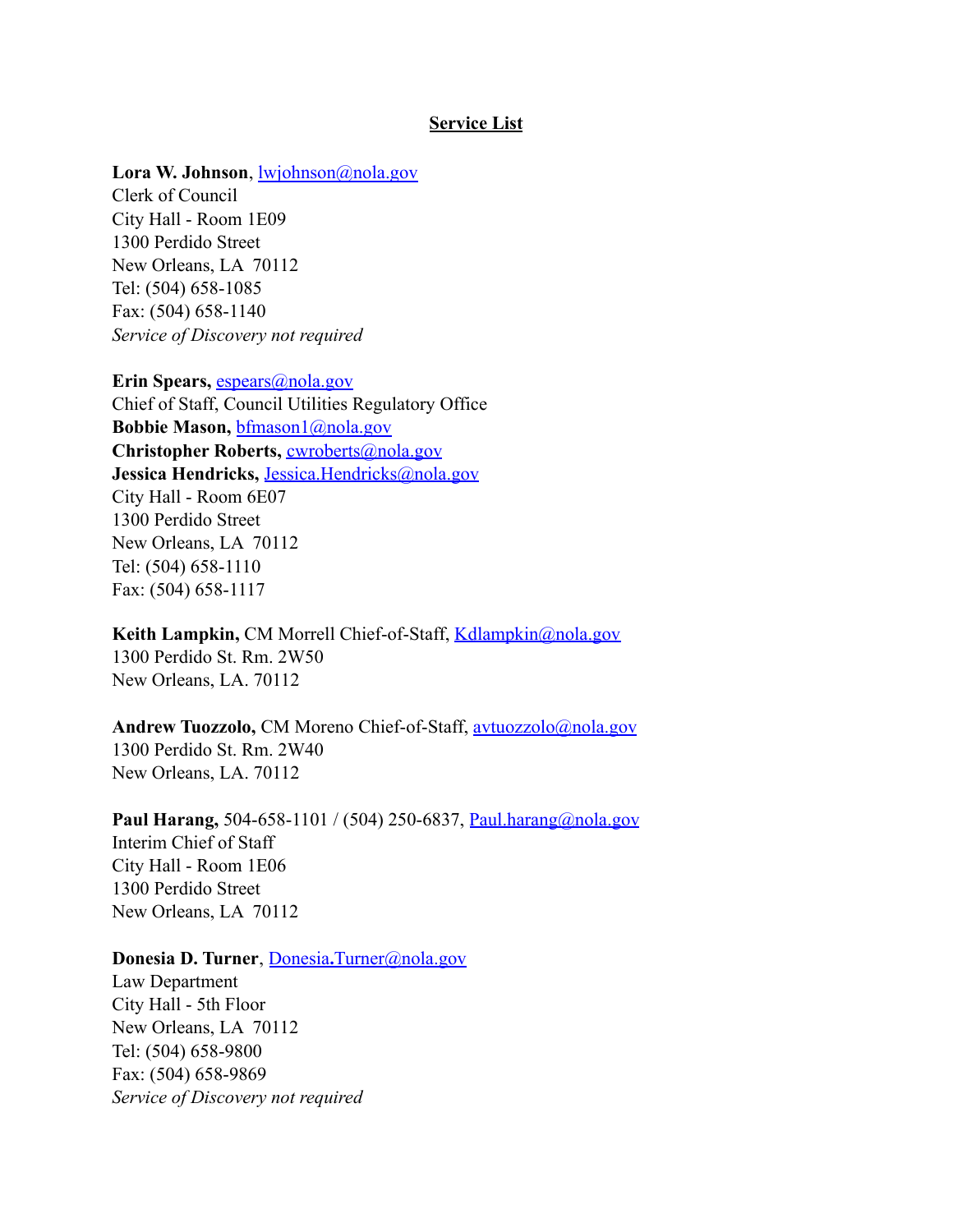## Norman White, Norman. White@nola.gov

Department of Finance City Hall - Room 3E06 1300 Perdido Street New Orleans, LA 70112 Tel: (504) 658-1502 Fax: (504) 658-1705

## Jonathan M. Rhodes, Jonathan.Rhodes@nola.gov

Director of Utilities, Mayor's Office City Hall – Room 2E04 1300 Perdido Street New Orleans, LA 70112 Tel: (504) 658-4928 - Office

# **ADMINISTRATIVE HEARING OFFICER**

**Hon. Maria Auzenne**, maria@auzennelaw.com 1615 Poydras Street, Suite 900 New Orleans, Louisiana 70112 Tel: 504-566-7999 Fax: 504-569-0087

# **CITY COUNCIL CONSULTANTS and SUPPORT STAFF**

**Clinton A. Vince,** clinton.vince@dentons.com **Presley Reed,** presley.reedjr@dentons.com **Emma F. Hand, emma.hand@dentons.com Adriana Velez-Leon,** adriana.velez-leon@dentons.com **Dee McGill,** dee.mcgill@dentons.com Denton Law Firm, 1900 K Street NW Washington, DC 20006 Tel: (202) 408-6400 Fax: (202) 408-6399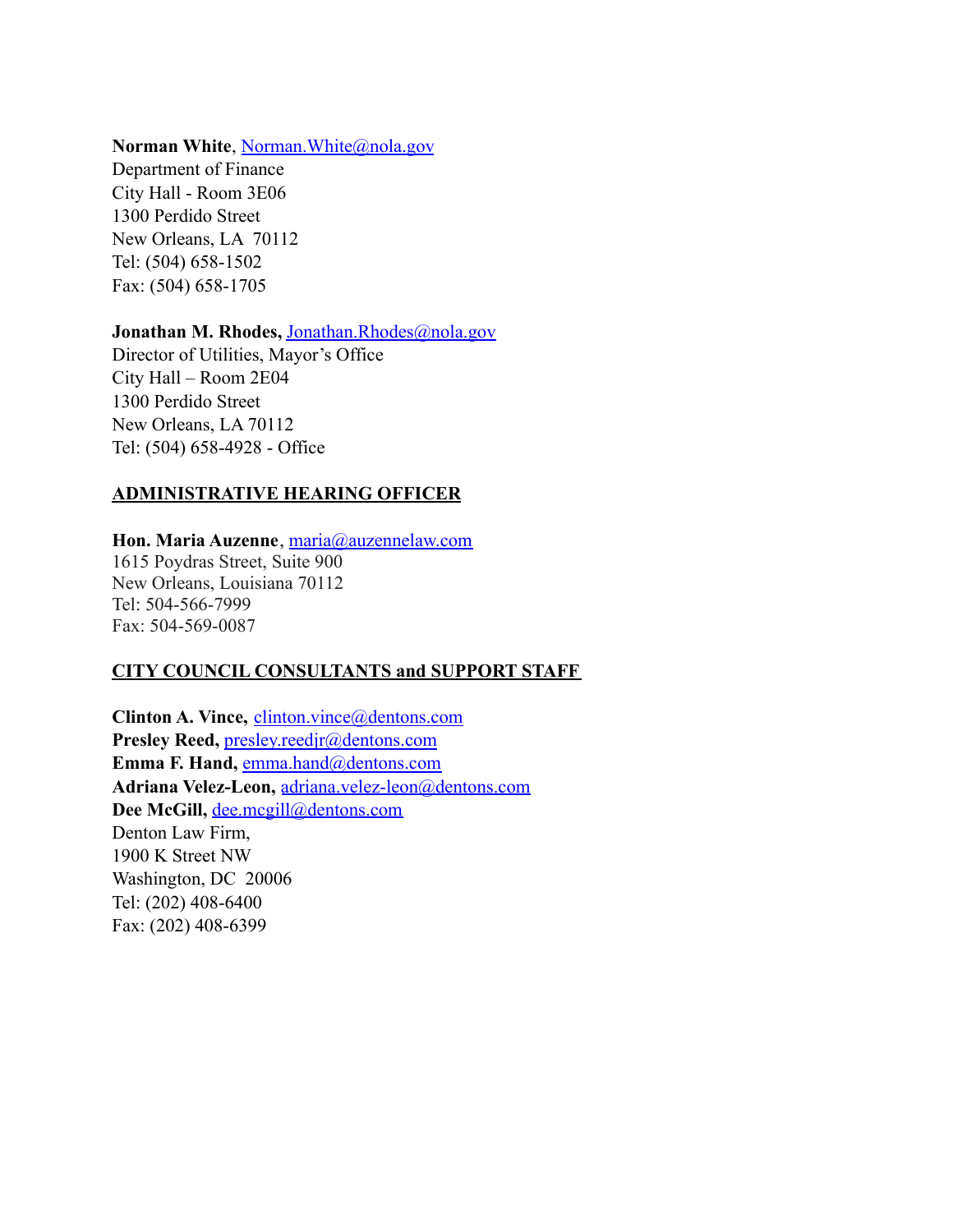**Basile J. Uddo (**504) 583-8604 cell, buddo@earthlink.net **J. A. "Jay Beatmann, Jr.** (504) 256-6142 cell, (504) 524-5446 office direct, jay.beatmann@dentons.com c/o DENTONS US LLP 650 Poydras Street Suite 2850 New Orleans, LA 70130

**Joseph W. Rogers,** jrogers@legendcgl.com **Victor M. Prep,** vprep@legendcgl.com **Byron S. Watson**, bwatson@legendcgl.com Legend Consulting Group 6041 South Syracuse Way, Suite 105 Greenwood Village, CO 80111 Tel: (303) 843-0351 Fax: (303) 843-0529

#### **CITY COUNCIL'S INDEPENDENT DSM CONSULTANT**

**Jeffrey Huber**, jeffrey.huber@gdsassociates.com **Rich Hasselman**, rich.hasselman@gdsassociates.com **Richard Spellman**, dick.spellman@gdsassociates.com Warren Hirons, warren.hirons@gdsassociates.com GDS Associates, Inc. 1850 Parkway, Suite 800 Marietta, GA 30067 Tel: (770) 425-8100 (Main) Fax: (866) 611-3791

## Casey DeMoss, caseyleedemoss@gmail.com

Independent Consultant 248 Cherokee Street, Suite 30 New Orleans, Louisiana 70118 Tel: (504) 982-0468 (GDS Associates, Inc. Team Member)

#### **Manish Mardia**, mmardia@msmmeng.com

President, MSMM Engineering, LLC 4640 South Carrollton Avenue New Orleans, Louisiana 70119 Tel: (504) 559-1897 (GDS Associates, Inc. Team Member)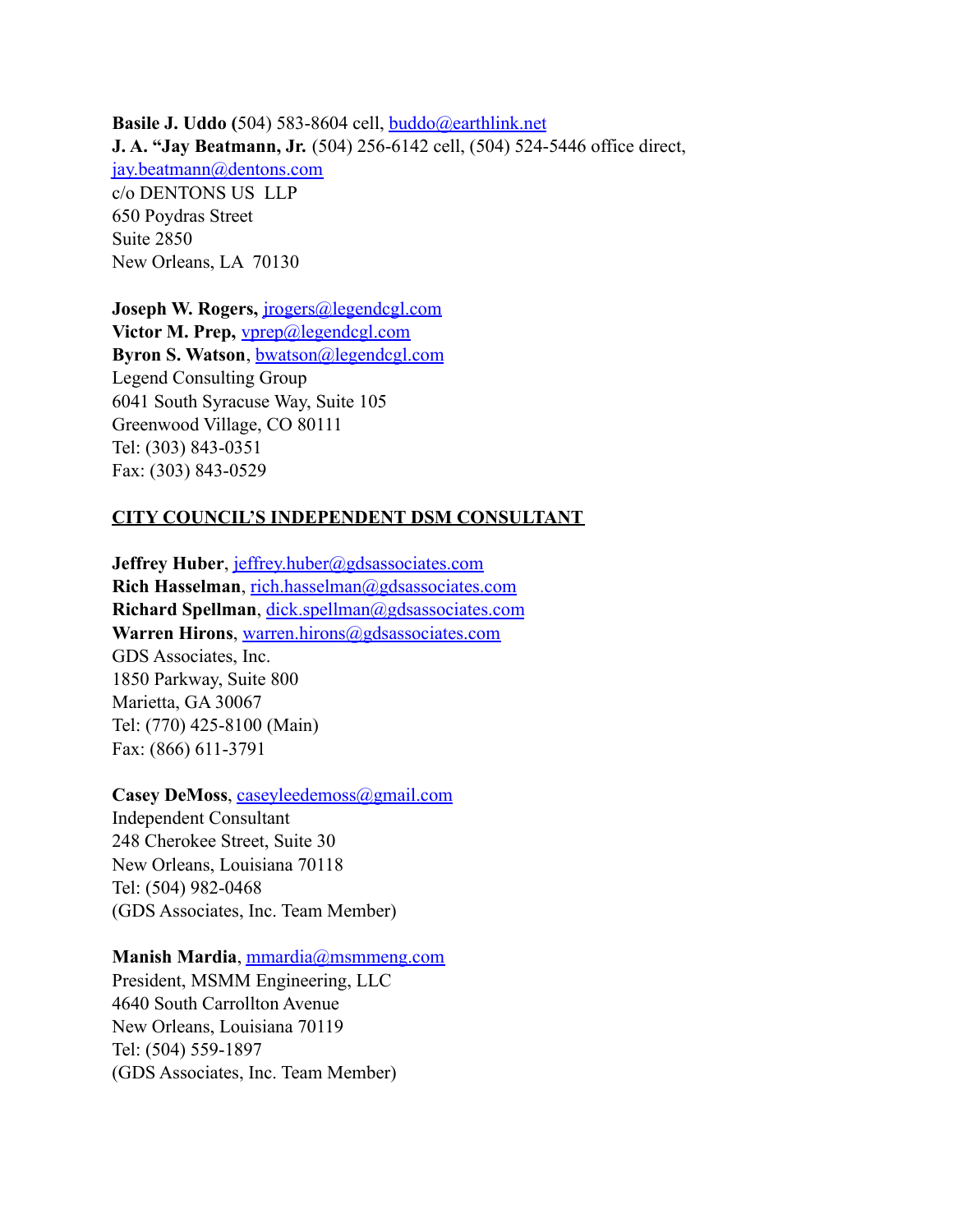Corinne Villavaso, corinne@tvgplanning.com

President, The Villavaso Group, LLC 7111 Lake Barrington Drive New Orleans, Louisiana 70128 Tel: (504) 905-2892 (GDS Associates, Inc. Team Member)

#### **ENTERGY NEW ORLEANS, LLC**

**Courtney R. Nicholson** (504) 670-3680, cnicho2@entergy.com Entergy New Orleans, LLC Vice-President, Regulatory and Public Affairs **Barbara Casey**, (504) 670-3567, bcasey@entergy.com Entergy New Orleans, LLC Director, Regulatory Affairs Polly Rosemond, prosemo@entergy.com **Kevin T. Boleware**, (504) 670-3673, kbolewa@entergy.com **Brittany Dennis,** bdenni1@entergy.com **Keith Wood, (**504) 670-3633, kwood@entergy.com **Derek Mills,** (504) 670-3527, dmills3@entergy.com

**Ross Thevenot,** (504) 670-3556, rtheven@entergy.com 1600 Perdido Street, L-MAG 505B New Orleans, LA 70112

**Vincent Avocato**, (281) 297-3508, vavocat@entergy.com Entergy New Orleans, LLC 10055 Grogan's Mill Road Parkwood II Bldg, T-PKWD-2A Suite 500, The Woodlands, TX 77380

**Brian L. Guillot,** (504) 576-6523, bguill1@entergy.com **Leslie M. LaCoste** (504) 576-4102, llacost@entergy.com Entergy Services, LLC Mail Unit L-ENT-26E 639 Loyola Avenue New Orleans, LA 70113 Fax: 504-576-5579

**Joe Romano, III** (504) 576-4764, *jroman1@entergy.com* **Tim Rapier,** (504) 576-4740, trapier@entergy.com Entergy Services, LLC Mail Unit L-ENT-4C 639 Loyola Avenue New Orleans, LA 70113 Fax: (504) 576-6029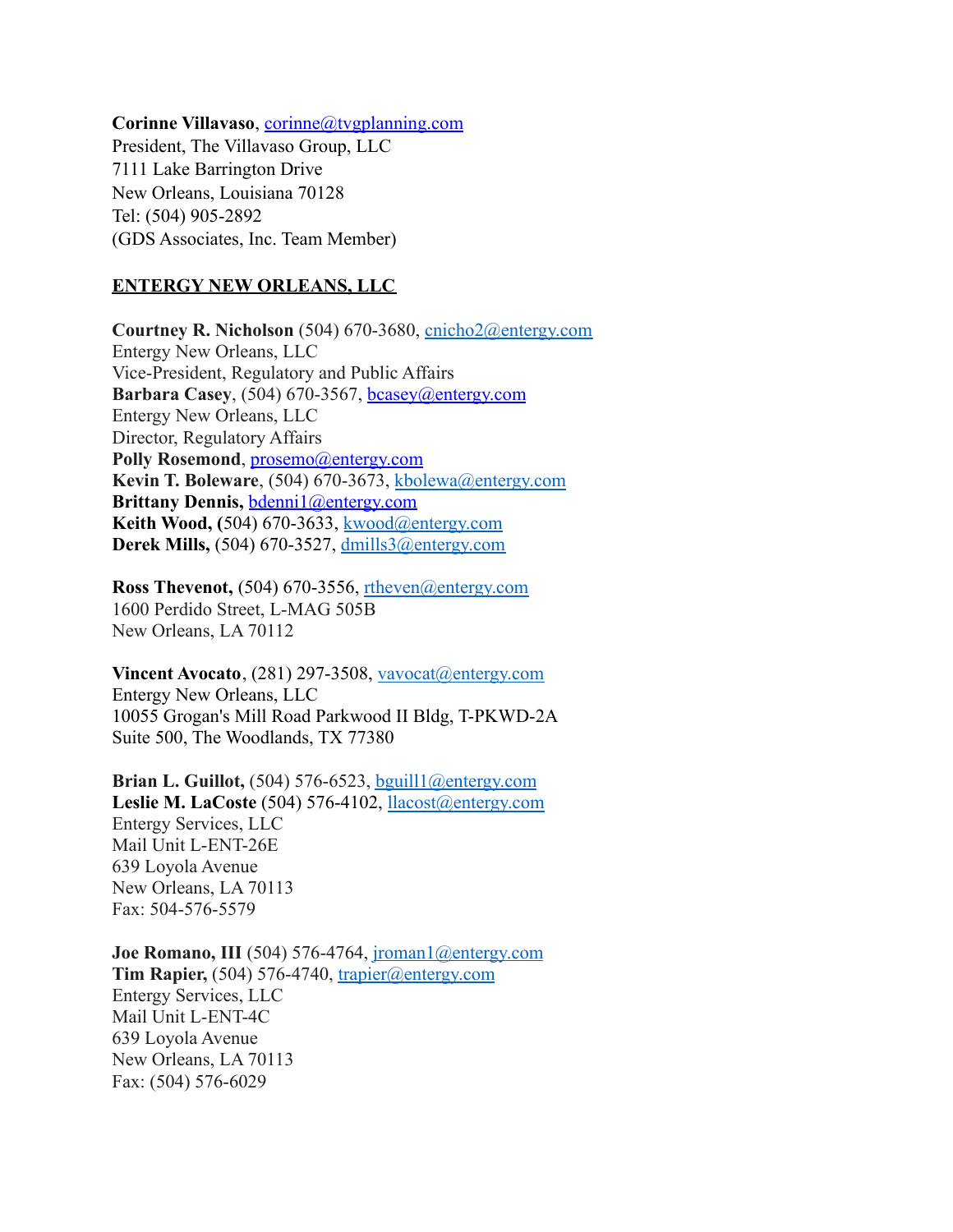## **INTERVENORS**

## **ALLIANCE FOR AFFORDABLE ENERGY**

**Logan Atkinson Burke**, Logan@all4energy.org **Sophie Zaken**, Regulatory@all4energy.org **Jesse George**, Jesse@all4energy.org 4505 S. Claiborne Ave. New Orleans, LA. 70125 Tel: (504) 208-9761

## **AIR PRODUCTS AND CHEMICALS, INC.**

**Katherine W. King**, Katherine.king@keanmiller.ocm **Randy Young**, randy.young@keanmiller.com 400 Convention St. Suite 700 Baton Rouge, LA. 70802 Or P.O. Box 3513 Baton Rouge, LA 70821-3513 Tel: (225) 387-0999 Fax: (225) 388-9133

## **Carrie R. Tournillon**, carrie.tournillon@keanmiller.com

900 Poydras St., Suite 3600 New Orleans, LA 70112

#### **Maurice Brubaker**, mbrubaker@consultbai.com

16690 Swigly Ridge Rd., Suite 140 Chesterfield, MO 63017 Or P.O. Box 412000 Chesterfield, MO. 63141-2000

## **SOUTHERN RENEWABLE ENERGY ASSOCIATION ("SREA")**

## **Simon Mahan,** simon@southernwind.org

5120 Chessie Circle Haltom City, Texas 76137 Tel: (337) 303-3723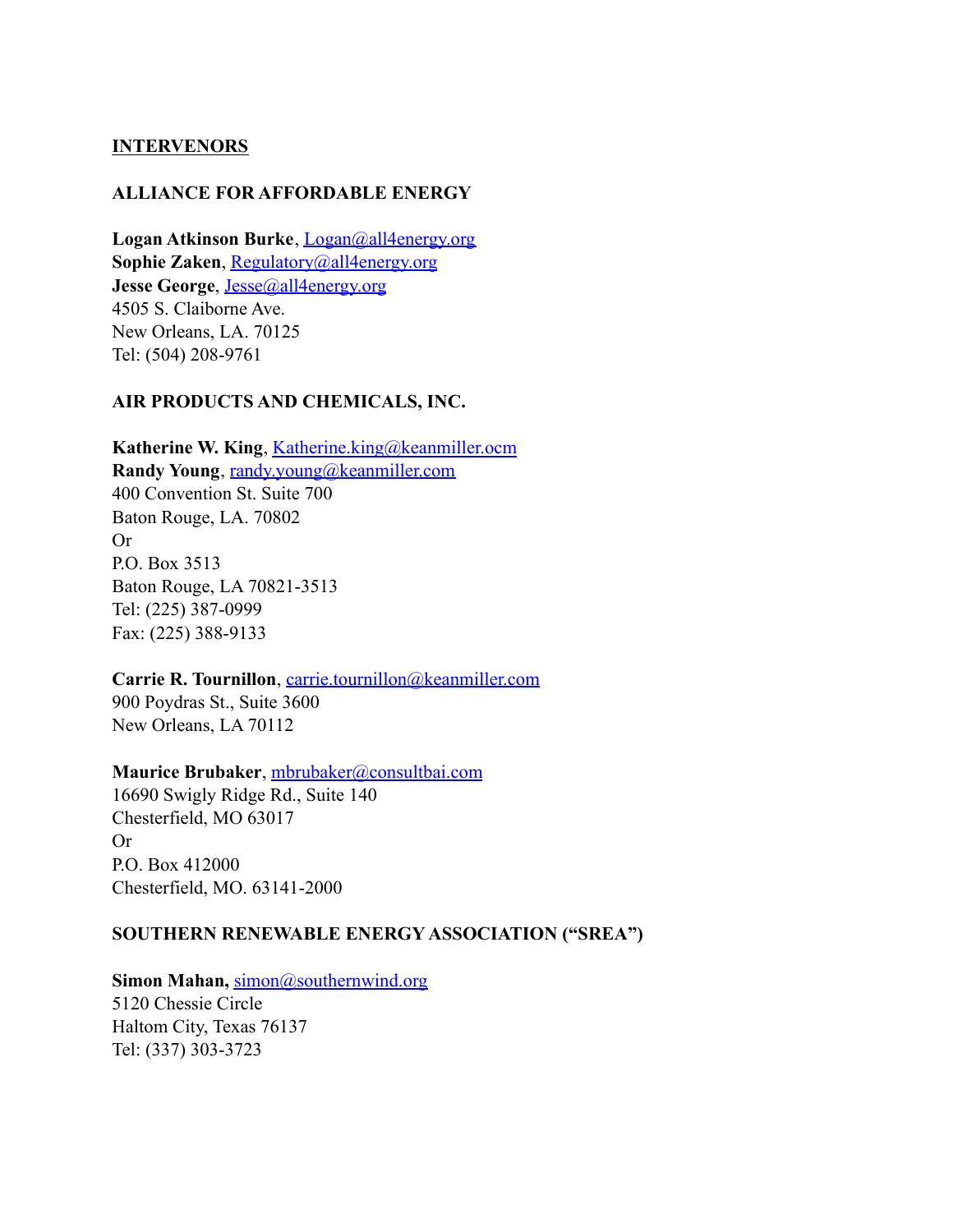## **SUSTAINABLE ENERGY ECONOMY SOLUTIONS**

Andy Kowalczyk, andy@senergysolutions.org

819 Saint Roch Avenue New Orleans, Louisiana 70117 Tel: (415) 676-1047

## **350 NEW ORLEANS**

**Pooja Prazid**, p.prazid@gmail.com **Benjamin Quimby**, benjaminquimby1@gmail.com **Clare Giesen**, claregiesen@gmail.com **Marion Freistadt**, marionfreistadt@yahoo.com **Vickie Boothe**, boothevickiel@gmail.com 1632 8th Street New Orleans, Louisiana 70115 Tel: (916) 952-9955

# **NATIONALAUDUBON SOCIETY**

**Brent Newman, Brent.newman@audubon.org** Senior Policy Director 3801 Canal Street, Suite 400 New Orleans, Louisiana 70119 Tel: (303) 681-8420

### **Karl R. Rabago**, karl@rabagoenergy.com

Rabago Energy, LLC 2025 E. 24th Avenue Denver, Colorado 80205 Tel: (512) 968-7543

## **GULF STATES RENEWABLE ENERGY INDUSTRIES ASSOCIATION**

Stephen Wright, 318-663-3810, swright@gsreia.org 695 Kiskatom Lane Mandeville, Louisiana 70471

**Jeff Cantin,** 877-785-2664, jcantin@gsreia.org 2803 St. Philip St. New Orleans, LA 70119